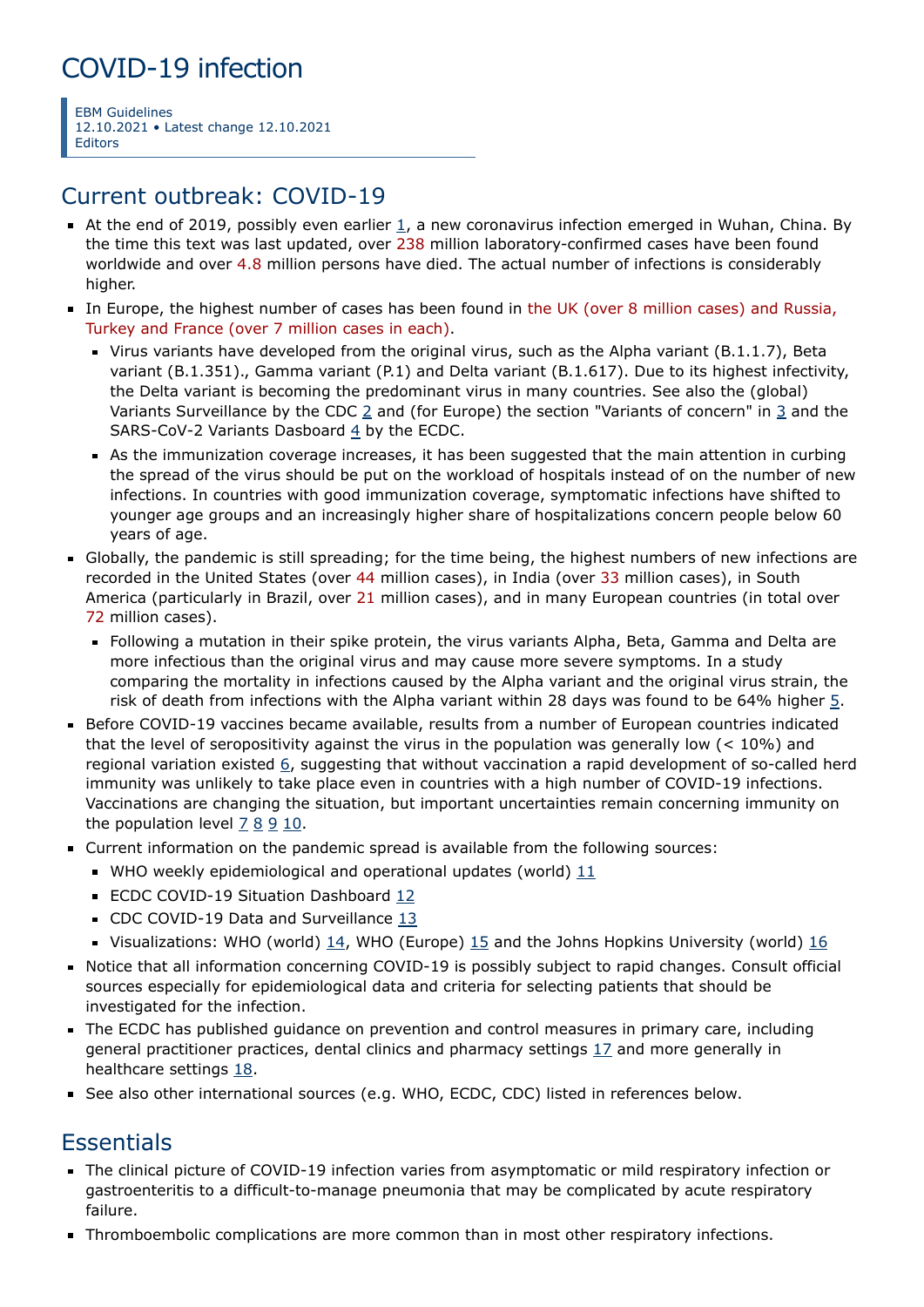- Disease with severe symptom picture is more common in the elderly population, but severe and lifethreatening symptom picture may occur also in middle-aged persons, very rarely in younger age groups.
- Initially, a specimen to confirm coronavirus infection and, based on clinical consideration, other specimens required in the differential diagnosis to detect also other possible infections should be collected and relevant examinations performed (sputum, blood, acute and convalescent serums, urine, chest x-ray).
- Acute COVID-19 infection is diagnosed with a PCR or antigen test of a nasopharyngeal sample. Antibody tests allow investigation of patient's immunity. Tests are associated with sources of error that always must be taken into account when interpreting the results.
- Close contacts of all suspected cases should be traced and information relating to quarantine procedures and other precautions should be given.
- A patient with mild symptoms is cared for at home. The patient should be informed about the possible worsening of symptoms and given instructions for such cases.
- When a serious coronavirus infection is suspected, the patient must be referred to an infectious disease ward for care and monitoring, whilst maintaining strict contact and droplet isolation precautions. If possible, airborne infection isolation should also be instituted at the hospital.
- In a convalescent patient, the end of infectiousness can be ensured by control specimens or by allowing an adequately long time to pass after clinical recovery.

## Epidemiology

- Common coronaviruses generally cause mild upper respiratory tract infections.
- The SARS (Severe Acute Respiratory Syndrome) epidemic that originated in China in 2003 infected about 8 000 individuals, of whom about one in ten died.
- A new previously unknown SARS-like coronavirus known as MERS (Middle East Respiratory Syndrome Coronavirus, MERS-CoV) was identified in September 2012.
- The pathogen of COVID-19 infection (SARS-CoV-2) resembles greatly that of the coronavirus epidemic in 2003.
- Coronaviruses are transmitted through close contact with secretions or droplets.
	- Also COVID-19 infection is transmitted primarily through droplets and direct contact. There is no certainty about transmission through aerosols, but also transmission through airborne route is considered possible under special circumstances, such as in closed spaces with insufficient air ventilation or with air recirculated without appropriate filtering, or through exposure to respiratory particles generated during physical exercise or singing [19](https://jamanetwork.com/journals/jamainternalmedicine/article-abstract/2770172) [20](https://www.scientificamerican.com/article/how-coronavirus-spreads-through-the-air-what-we-know-so-far1/) [21](https://www.cdc.gov/coronavirus/2019-ncov/more/scientific-brief-sars-cov-2.html) [22](https://www.cdc.gov/coronavirus/2019-ncov/prevent-getting-sick/how-covid-spreads.html) [23](https://jamanetwork.com/journals/jama/fullarticle/2763852) [24](https://www.ecdc.europa.eu/en/publications-data/heating-ventilation-air-conditioning-systems-covid-19).
	- New variants of the SARS-CoV-2 are more infectious than the original strain of the virus, and at least the UK variant is associated with higher mortality than the original virus strain [5.](https://www.bmj.com/content/bmj/372/bmj.n579.full.pdf) In areas where the new mutations have been able to spread, a very rapid increase in the number of cases has been observed despite restrictive measures.
	- It is advisable to keep a clearly longer than the usual 1-meter distance from a coughing or sneezing person.
- Health care personnel looking after patients with coronavirus infections in hospitals and other care facilities form a particular risk group.

## Clinical presentation

- Due to the epidemiological situation, this section focuses on the clinical presentation of COVID-19 infections.
- None of the symptoms are specific. The disease may even be asymptomatic or produce no fever and resemble a mild respiratory tract infection.
- Incubation time is  $2-14$  days, typically  $4-5$  days.
- The symptomatic form of the disease often starts with sudden high fever ( $>$  38.5 °C) and cough.
- The risk of thromboembolic complications is considerably higher than in the usual respiratory infections.
- When assessing patients' symptoms, especially remotely (over the phone or online, for example), keep in mind that the stress caused by an acute infection may exacerbate possible underlying primary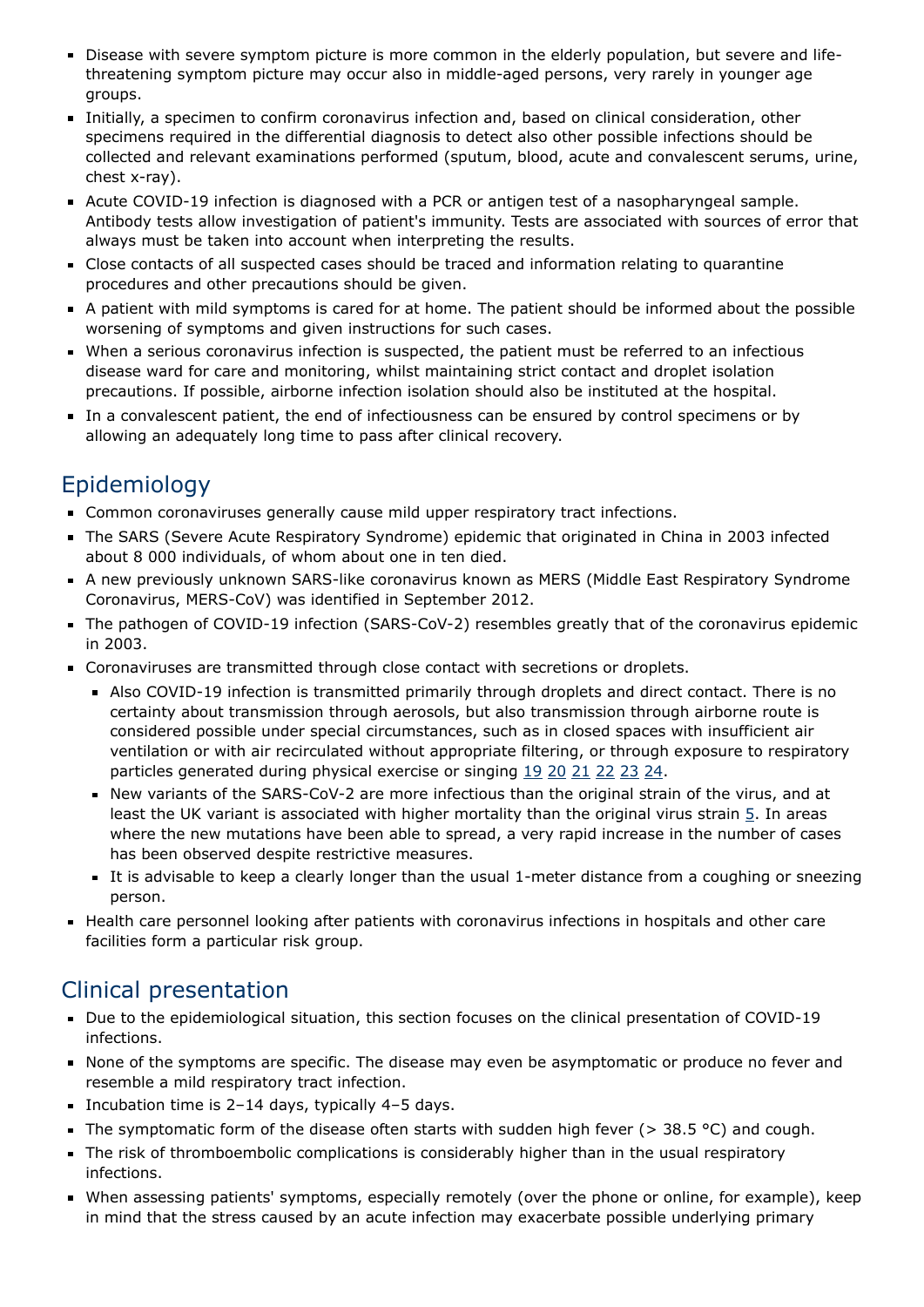diseases. The symptoms may be caused by exacerbated coronary artery disease or diabetes, for example.

- The clinical picture varies significantly according to the age group of patients. Severe clinical picture is more common in elderly patients (age over 70 years), who often have some primary diseases. A disease with severe symptoms is, however, possible also in younger, otherwise healthy individuals.
- In children and adolescents the disease is nearly always mild.
	- **However, a hyperinflammatory syndrome (Multisystem Inflammatory Syndrome in Children, MIS-C)** has been described in paediatric and adolescent patients . The symptom picture includes fever, laboratory findings suggesting inflammation, and a severe disease of one or more organ system(s), requiring hospital care. A severe cardiac failure and circulatory insufficiency requiring intesive care develops in up to half of these patients  $[12]$  $[12]$  $[12]$ .
- The following groupings describe clinical pictures according to Finnish data.
- Mild or moderate clinical picture, patient in home care
	- About 95% of patients below 50 years, about 92% in age group 50–59 years, and about 88% in age group 60–69 years.
	- In older age groups the symptom picture becomes more severe, and not being hospitalized does not describe the severity of disease since some patients with severe symptoms do not end up in hospital.
	- Typical symptoms include cough, fever and respiratory difficulties.
	- Active surveillance of the epidemic requires low threshold in testing for COVID-19. Consequently, all febrile patients in home care should get tested for COVID-19, unless another cause for the fever is known with certainty.
	- The disease may be non-febrile and resemble a common cold, or it may be completely asymptomatic. The prevalence of an asymptomatic infection is not known.
	- Further symptoms that have been observed include gastrointestinal symptoms (nausea, diarrhoea), myalgia, headache, vertigo, sore throat, and, more rarely, loss of the sense of smell or taste and cutaneous vasculitis-like lesions.
- Disease requiring hospital care
	- About 1–2% of patients below 40 years, about 4% in age group 40–49 years, about 7% in age group 50–59 years, about 12% in age group 60–69 years, and about 20% in patients over 70 years of age. Part of the eldest age group does not end up in hospital despite a severe disease.
	- The worsening of symptoms often takes place at about 5 days after symptom onset.
	- The patients have dyspnoea and high fever.
	- A chest x-ray will show bilateral diffuse infiltrates typical for viral pneumonia (not a lobar pneumonia). In a hospital setting, the lungs are often investigated by performing a pulmonary CT scan.
	- **Thromboembolic complications are common.**
- **Disease requiring intensive care** 
	- Less than 1% of patients below 50 years, about 1% of patients below 60 years, about 3% of patients below 70 years. Part of the eldest age group does not end up in hospital despite a severe disease.
	- The disease may develop into acute respiratory distress syndrome (ARDS).
	- Multiple organ damage may develop, including e.g. renal failure.
	- Cardiac symptoms may occur (arrhythmias, myocarditis).
- **Mortality** 
	- Sporadic cases in patients below 50 years, about 0.2% in age group 50–59 years, about 3% in age group 60–69 years, about 4% in age group 70–74%, about 13% in age group 75–79, about 27% in patients over 80 years of age.
- Significant differences in the aforementioned percentages may apply between countries, depending, for example, on treatment protocols, available health care resources and the epidemic situation.

## **Diagnosis**

- WHO has issued guidance on emergency use of ICD codes, see  $25$  and national guidance.
- The laboratory investigations carried out because of suspected COVID-19 infection must not delay other diagnostic investigations and treatment of a person who has gotten seriously ill.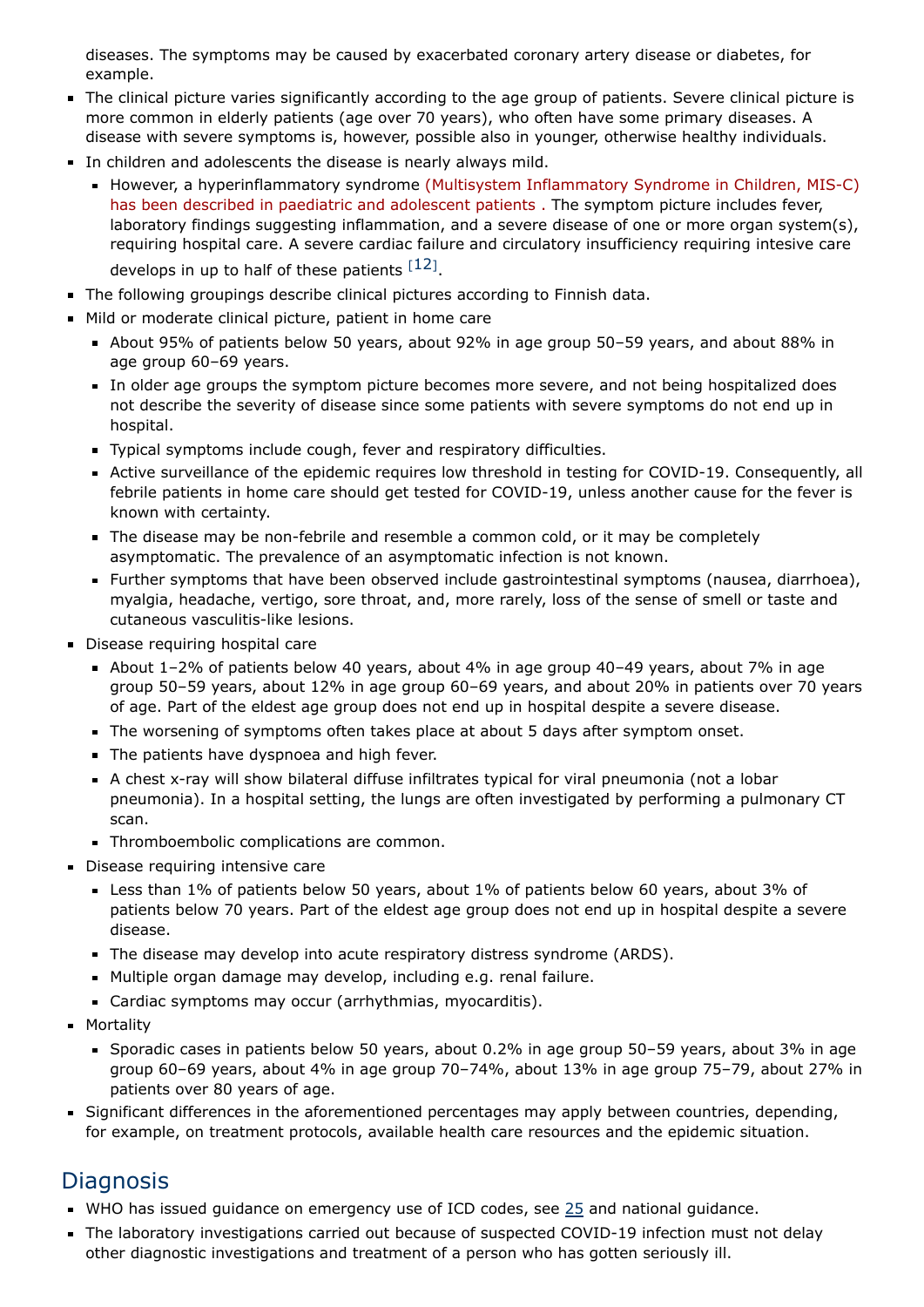- Acute infection
	- The patient is referred for investigations according to regional and local guidelines. In Finland, a health care professional first takes the patient history and asks about symptoms and then assesses the need for testing.
	- It may be necessary to contact the sample collection site before taking the test and requesting analysis.
	- An acute COVID-19 infection is usually diagnosed with a PCR or antigen test of a nasopharyngeal sample.
		- Sources of error include, among others, deficient specimen collection technique and the virus not occurring in the area where the sample is taken from.
		- The PCR test result takes about  $12-24$  hours to be ready, but there are also rapid tests available.
		- Viral RNA may already be detectable by a PCR test some days before the onset of symptoms, but during that time the rate of false negative results is, however, considerable. The proportion of false negatives is at its lowest within one week from the onset of symptoms (about 20%), after which their proportion starts to rise again little by little within the following 2 to 3 weeks [[9](#page-10-1)] .
		- Overall, viral antigen tests are less sensitive than nucleic acid detection tests. The advantage of antigen tests compared with PCR tests include their speed and ease-of-use, as well as lower unit price.
	- New home tests to be used by non-professionals have become available. Their accuracy is clearly inferior to that of tests performed in a laboratory. In addition to false negative results, also false positive results will constitute a problem especially in situations where the prevalence of the disease in the population is low. A positive test result must always be verified with a PCR test performed in health care.
- For COVID-19 testing, see [1.](#page-5-0)
- There may be national differences in the approach regarding suspected cases. See also locally available instructions on when and whom to test for COVID-19 and when and whom to consult.
- Determination of antibodies
	- Antibodies against coronavirus usually begin to develop during the  $2^{nd}$  week of being ill, and IgM/IgG seroconversion has taken place in almost all patients (in more than 90%) by the 3<sup>rd</sup> or 4<sup>th</sup> week of being ill [C](https://www.ebm-guidelines.com/dtk/ebmg/avaa?p_artikkeli=evd07748). There is no definite data on the persistence of the antibodies, but they seem to prevail for at least several months after the infection [26.](https://pubmed.ncbi.nlm.nih.gov/33115920/)
	- In a Finnish study conducted by the National Institute for Health and Welfare, neutralizing antibodies persisted still at 12 months after the infection in the majority of COVID-19 patients (see preprint in [27\)](https://www.medrxiv.org/content/10.1101/2021.07.13.21260426v1.full#T3).
	- Tests to detect antibodies against coronavirus in the blood cannot be used to diagnose an acute infection, due to the delay between the onset of the infection and the formation of antibodies. Instead, they aim at providing an answer to the question whether a person has had a COVID-19 infection.
		- Problems include false negative results (sensitivity) when the level of antibodies in a patient is low, as well as false positive results (specificity), when the prevalence of the infection in a population is low.
		- For the time being, determining antibodies to detect an earlier COVID-19 infection or the presence of immunity is not recommended.

### **Treatment**

Due to the current epidemic, this chapter focuses on the treatment of COVID-19 infection.

### Home care

- The principles in the treatment of a patient in home care with rather mild symptoms do not differ from those applied in a regular respiratory infection.
- The focus of care is on non-pharmacological treatment, such as rest, adequate nutrition and intake of fluids.
- Pain-reducing and antipyretic medication (paracetamol, NSAIDs) may be used, as required.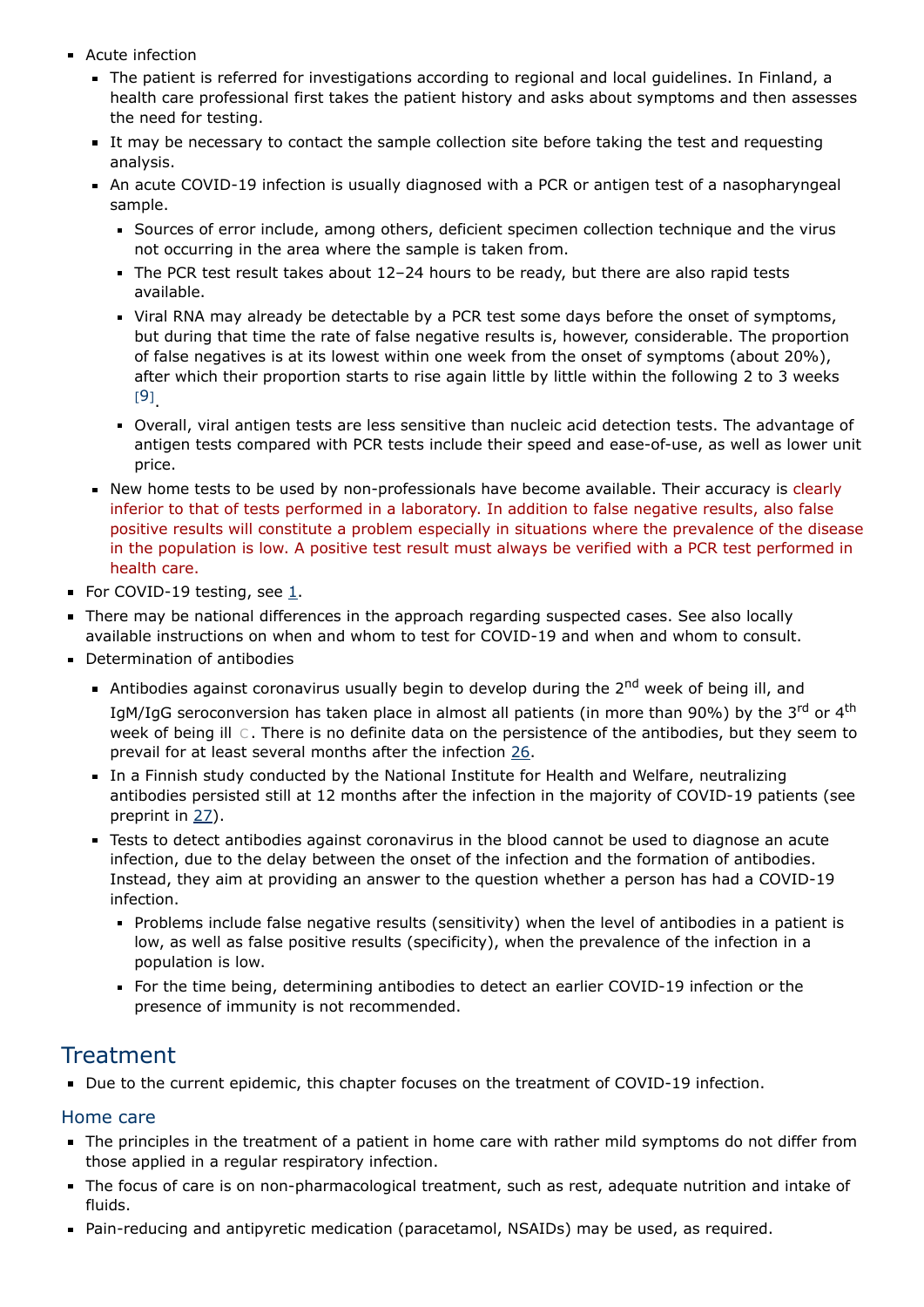- Severe nausea may be treated with metoclopramide or prochlorperazine, see article on Nausea and vomiting .
- In home care, thromboprophylaxis is considered individually in patients known to have an increased risk of thrombosis. Blood clotting tests are not performed routinely in patients whose condition allows home care.
- If the symptoms of a patient with COVID-19 infection become more severe or prolonged, laboratory tests (basic blood count with platelet count, plasma creatinine (GFR [1\)](https://www.ebm-guidelines.com/dtk/ebmg/avaa?p_artikkeli=pge00006), ALT, D dimer (> 1.5 mg/l predicts progression of the disease), prothrombin time or INR, and CRP, for example) and/or imaging studies are performed based on clinical consideration, unless the patient is referred directly to a hospital for assessment. Remember that the clinical state of a patient with COVID-19 may deteriorate and become critical within hours, and hence the threshold for referring a patient to hospital should be kept at a sufficiently low level.
- Symptoms that warrant hospital care to be considered include, among others, high fever and fatigue, dyspnoea, and deterioration of general condition. It is typical for COVID-19 infection that symptoms worsen after being ill for 5–7 days.

### Thromboprophylaxis

- An acute COVID-19 infection is associated with increased activation of the blood coagulation system.
- Find out about and consult any national or regional advice and recommendations on thromboprophylaxis.
- An increasing D dimer level predicts the development of acute respiratory distress syndrome (ARDS), multiple organ dysfunction and mortality.
- An increase in the D dimer level to 3-4-fold of the normal  $(< 0.5$  mg/l) level is an indication for hospital care in patients with prolonged COVID-19 infection and bed rest.
	- This applies especially in patients belonging to risk groups for COVID-19 and venous thrombosis, and who generally are the same patients.
	- For an algorithm for the management of coagulopathy in COVID-19, see also Figure 1 in  $28$ .
- Due to the increased coagulability of blood, the incidence of pulmonary embolism and deep vein thrombosis increases (in 18% of hospitalized patients and up to 30% of patients requiring intensive care). Pneumonia or oxygenation disturbances caused by COVID-19 infection may mask the symptoms of pulmonary embolism.
- Also, arterial occlusions and organ damage caused by occlusions in small vessels may occur (e.g. heart and kidney failure).
- **Heparin therapy prevents coagulation and alleviates inflammation. Thromboprophylaxis with LMWH is** recommended to all patients in hospital care and in home care to patients with risk of thrombosis, unless there are contraindications to it.
- Thromboprophylaxis (with e.g. [enoxaparin,](https://www.terveysportti.fi/apps/laake/laakeryhma/B01AB05) [dalteparin](https://www.terveysportti.fi/apps/laake/laakeryhma/B01AB04) or tinzaparine) should be considered especially in the following patients if they are not already under anticoagulant or antithrombotic therapy:
	- **patients in hospital care**
	- during pregnancy and postpartum (6 weeks after delivery)
		- consult a gynaecologist or an obstetrician concerning the need and choice of prophylactic medication
	- **patients in home care with** 
		- factors that predispose to thrombosis (e.g. obesity, dehydration, immobilization, cancer, inflammatory and myeloproliferative primary diseases, cardiovascular diseases, thrombophilia, diabetes with poor control, earlier venous thrombosis or pulmonary embolism, recent surgery or recent episode of acute hospital care due to severe disease [e.g. sepsis])
		- severe symptoms (e.g. high fever) associated with immobilization due to weak overall condition
	- The decision regarding thromboprophylaxis is made on clinical grounds taking into account the patient's age, overall health and functional capacity as well as his/her bleeding risk. See also .
- In the acute phase of COVID-19 infection, direct anticoagulants (DOACs; dabigatran, apixaban, edoxaban, rivaroxaban) are not recommended for the prophylaxis or treatment of thromboembolism.
	- Through their action on tissue level, DOACs may unexpectedly trigger alveolar haemorrhage, for example, and their benefit in preventing venous thrombosis in not proven in medical (non-surgical) patients.

### Respiratory insufficiency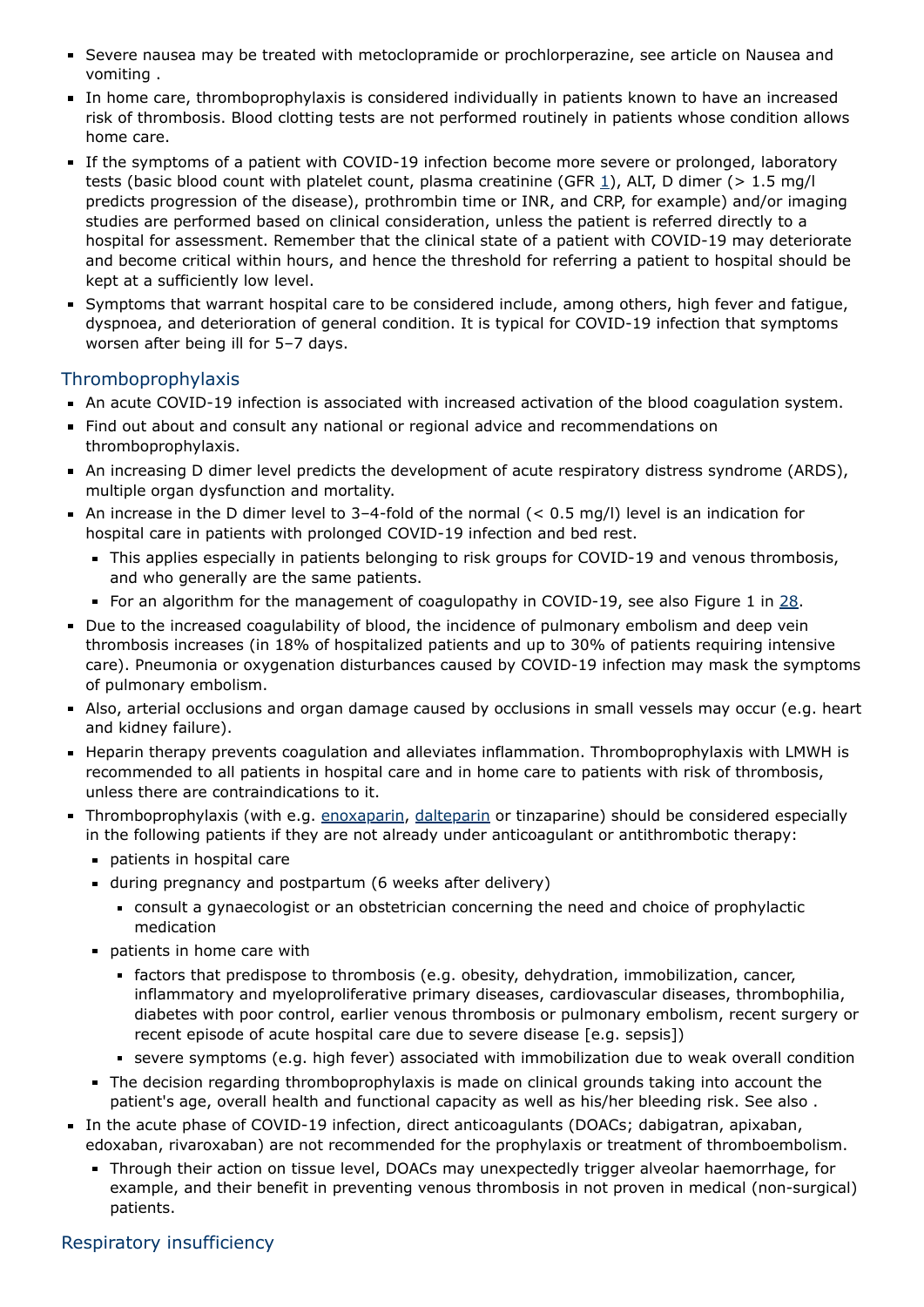- Patients with more severe symptoms, requiring hospital care, often need, for example, supplemental oxygen and other supportive treatments, for instance antimicrobial pharmacotherapy for a potential secondary bacterial pneumonia. Risk of thrombosis is increased and usually a prophylactic LMWH therapy is started, see above.
- In severe respiratory insufficiency, ventilator therapy, treatment of septic shock.

#### Pharmacotherapy

- Remdesivir has been approved for the treatment of COVID-19 infection with severe symptoms. The final results of the trial ACTT (Adaptive COVID-19 Treatment Trial) have been published [29](https://www.nejm.org/doi/full/10.1056/NEJMoa2007764). According to a meta-analysis carried out in the SOLIDARITY trial, remdesivir decreases the relative risk of death by 9%, 95% CI -21 – +5%. According to the meta-analysis, remdesivir decreases hospitalization period by about 1–2 days.
- The results of the SOLIDARITY trial indicate that in hospitalized patients treatment with hydroxychloroquine, lopinavir, interferon or the combination of the two latter drugs does not seem to significantly affect the mortality, development of respiratory insufficiency or length of hospital stay [30](https://www.nejm.org/doi/pdf/10.1056/NEJMoa2023184).
- In the results of the RECOVERY trial  $31$ , dexamethasone reduced deaths in both ventilated patients and patients receiving oxygen only. Dexamethasone was not beneficial in patients who did not require respiratory support.
- Chloroquine and hydroxychloroquine seem to be of no benefit in the treatment or prophylaxis of the infection [32](https://www.nejm.org/doi/full/10.1056/NEJMoa2022926) [33](https://www.who.int/news-room/detail/04-07-2020-who-discontinues-hydroxychloroquine-and-lopinavir-ritonavir-treatment-arms-for-covid-19), and, according to the results of a meta-analysis that has not undergone peer-review yet, they do not reduce mortality [34](https://www.nature.com/articles/s41467-021-22446-z).
- Results concerning oral ivermectin for the treatment of COVID-19 infection are uncertain, and, for the time being, the drug should not be used outside randomized controlled trials  $^{[18]}$  $^{[18]}$  $^{[18]}$ .
- Promising preliminary results have been obtained with the antiviral drug molnupiravir in the treatment of early COVID-[19](#page-11-0) infection [19].
- Also treatment using plasma of patients who have recovered from COVID-19 is being investigated  $35$ .
- See also summaries produced by EBSCO concerning research on three COVID-19 drugs: hydroxychloroquine, remdesivir and dexamethasone [36.](https://gps.health/COVID19TrialResults/)

### Other guidelines

- Patient management guidance by the WHO, see  $37$  and the document Therapeutics and COVID-19: living guideline [38](https://www.who.int/publications/i/item/therapeutics-and-covid-19-living-guideline).
- Patient management guidance by the CDC, see  $39$ .

### <span id="page-5-0"></span>COVID-19 testing

- Consult national and local guidance concerning criteria applied in the local epidemiological situation. Testing criteria to be applied in different situations may be available, for example, concerning:
	- **Exposed individuals**
	- Social and health care units, institutes and schools
	- **Medical and other care units for the elderly**
	- **Patients entering hospitals**
	- **Tracing app alerts**
	- **Entry to the country and travel**
- See also relevant guidance from the WHO and ECDC:
	- The WHO criteria for suspected, probable and confirmed cases  $40$ 
		- Notice that the WHO criteria have been defined for the purposes of COVID-19 surveillance, and hence WHO has included the following caveat with the criteria: "Clinical and public health judgment should be used to determine the need for further investigation in patients who do not strictly meet the clinical or epidemiological criteria. Surveillance case definitions should not be used as the sole basis to guide clinical management."
	- Advice on EU level surveillance of COVID-19 by the ECDC [41.](https://www.ecdc.europa.eu/en/covid-19/surveillance)

### Discontinuation of isolation and precautionary measures

National, regional and local guidelines should be followed concerning COVID-19 patients' return to work and resuming social contacts without the risk of being infectious.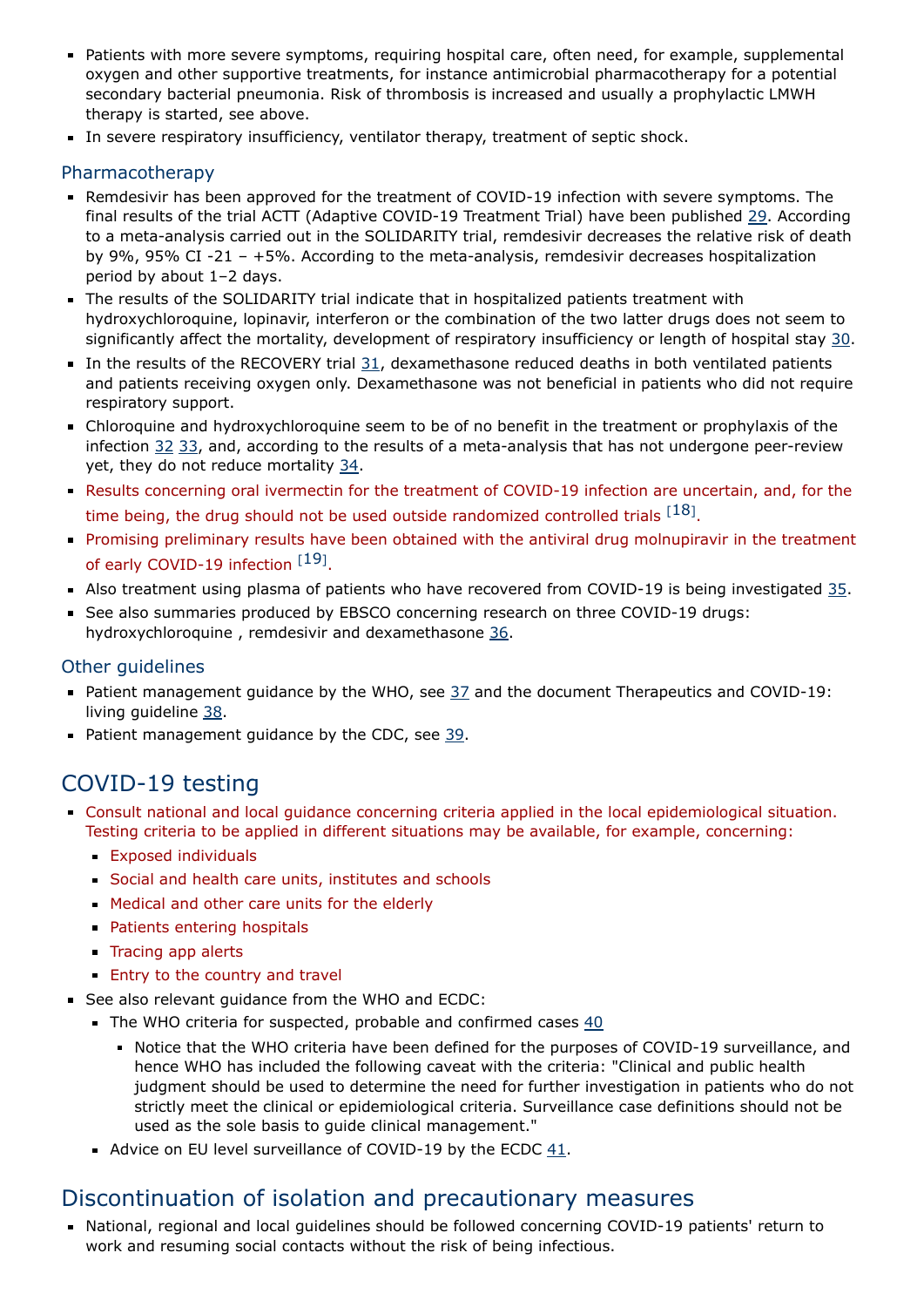The following table indicates principles applied in Finland, as defined by the National Institute for Health and Welfare.

| COVID-19 case                                                                                                                       | Requirements for discontinuing isolation and precautionary measures                               |
|-------------------------------------------------------------------------------------------------------------------------------------|---------------------------------------------------------------------------------------------------|
| being treated in a                                                                                                                  | No symptoms known to occur in COVID-19 for $\geq$ 48 hours and at least 14 days (at maximum 20    |
| hospital ward                                                                                                                       | days) have passed since symptom onset                                                             |
| discharged from                                                                                                                     | No symptoms known to occur in COVID-19 for $\geq$ 48 hours and at least 14 days (at maximum 20    |
| hospital to home                                                                                                                    | days) have passed since symptom onset                                                             |
| discharged from                                                                                                                     | No symptoms known to occur in COVID-19 for $\geq$ 48 hours and at least 14 days (at maximum 20    |
| hospital to another care                                                                                                            | days) have passed since symptom onset. If the patient is transferred before 14 days have passed   |
| facility for further care                                                                                                           | from the symptom onset, the hospital informs the unit providing further care about the            |
| or rehabilitation                                                                                                                   | continuation of isolation and precautionary measures.                                             |
| with mild symptoms                                                                                                                  | No symptoms known to occur in COVID-19 for ≥ 48 hours and at least 10 days have passed since      |
| and cared for at home                                                                                                               | symptom onset                                                                                     |
| is a social or health                                                                                                               | No symptoms known to occur in COVID-19 for $\geq$ 48 hours and at least 10 days have passed since |
| care staff member                                                                                                                   | symptom onset before returning to work                                                            |
| is asymptomatic the<br>whole time<br>Notice! Asymptomatic<br>individuals may be<br>tested in the case of<br>insitutional epidemics. | 10 days after the sample was taken                                                                |
|                                                                                                                                     |                                                                                                   |

### Management of contacts of patients with coronavirus infection

- The aim is to identify individuals exposed to the infection as early as possible. Depending on the epidemiological situation and resources in each region, the contacts are identified, listed and classified as close contacts or other contacts. Among close contacts the risk of transmission is higher than among other contacts.
- A COVID-19 case becomes infectious 1–2 days before symptom onset. In mild infections, viral shedding continues for no longer than just over a week. In severe infections requiring hospital care, viral shedding lasts longer and is at its peak on the 11th day. The median incubation time of COVID-19 infection is 5–6 days, ranging from 1 to 14 days.
- An exposed person is defined as someone who has had contact with a COVID-19 case within a timeframe ranging from 48 hours before the onset of symptoms of the case (the exposed persons are identified for the two days prior to onset of symptoms) to 10 days after the onset of symptoms. See also "contact person" in [42](https://www.ecdc.europa.eu/en/covid-19-contact-tracing-public-health-management) as well as national and local guidance.
	- If the COVID-19 case has a severe form of the disease, the aforementioned number of days after the onset of symptoms may not be long enough period. Consult local guidance concerning patients with severe COVID-19.
- If the COVID-19 case is asymptomatic, an exposed person is defined as someone who has had contact with the case within a timeframe ranging from 48 hours before the sample which led to confirmation was taken (exposed persons are identified from the 2 days prior to testing), to 10 days after the sample was taken.
- Consult local and national guidance on how to define and manage various types of contacts, including:
	- Close contacts of a COVID-19 case (high-risk exposure)
	- Quarantine and testing of close contacts
	- Close contacts not ordered to quarantine
	- Other contacts (low-risk exposure)
	- **Family exposures**
	- Fully vaccinated asymptomatic individuals
	- Social and health care workers
- See also advice on EU level surveillance of COVID-19 by the ECDC [41](https://www.ecdc.europa.eu/en/covid-19/surveillance).

### Prevention of infection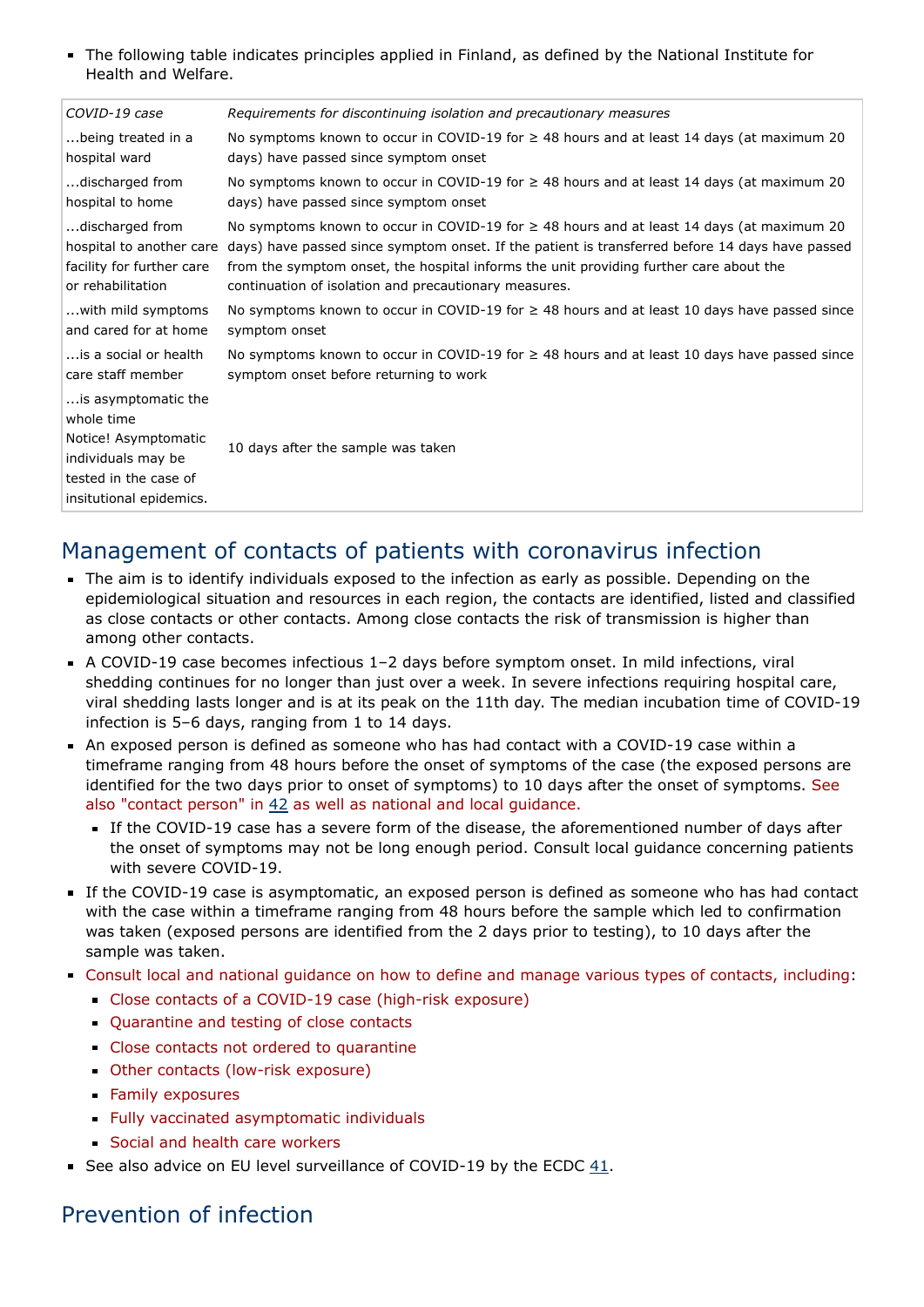- Several countries have declared COVID-19 as a dangerous communicable disease, with specific consequences based on local legislation.
- Avoid epidemic areas and, in them, especially crowds of people.
- Avoid close contact with persons with COVID-19 infection.
- Use appropriate protection when dealing with a person with COVID-19. See quidance from ECDC  $18$ , WHO [43](https://www.who.int/teams/health-product-policy-and-standards/assistive-and-medical-technology/medical-devices/ppe/ppe-covid) and local sources.
- Maintain good hand hygiene (wash primarily with soap and water).
- Views vary concerning the protective effect of face masks. Fabric masks do not protect their user very well. Surgical masks are somewhat better, and FFP2 and FFP3 masks, that must not have an outflow valve, are the best. Use of masks is compulsory in several countries in public spaces and public transport. In some countries more limited policies apply and may consist of a mixture of recommendations and/or obligations and specific locations (e.g. airports or airplanes).
- When coughing or sneezing, use appropriate technique and teach it to the patients and their close ones:
	- When coughing or sneezing, protect the mouth with a disposable handkerchief, and throw the used handkerchief immediately to garbage.
	- If there is no handkerchief, cough or sneeze into the upper part of the sleeve of clothing (not into the hands!)
- COVID-19 has affected older people disproportionally. In some countries, over 40% of COVID-19 related deaths have been linked to long-term care facilities, and in some high-income countries the share is as high as 80%. See also guidance on preventing and managing COVID-19 in long-term services by the WHO  $44$  and ECDC  $45$   $46$ .

### Vaccine and vaccination

- Vaccines are available for adults and children from the age of 12 years.
- The EU has set a target of 70% for the vaccination coverage. This will most likely not be sufficient for reaching herd immunity, but instead a coverage of at least 80% would be needed.
- Many countries have started, resources allowing, to provide a third dose of COVID-19 vaccine. These may be given first to, for example, people with immunodeficiencies, social and health care workers and those who got the two first doses at a short interval.
- The vaccines already available or under development are administered either as an injection or as nasal spray.
- The vaccines provide, at best, a protective effect exceeding 90% and the protection has been almost full against severe forms of the disease.
- In the European Union, the mRNA vaccines developed by Pfizer and BioNTech as well as by Moderna and the adenovirus vaccines developed by AstraZeneca and Johnson & Johnson have acquired marketing authorization, and the vaccinations have commenced.
- Due to the risk of rare thromboembolic complications particularly in the younger age groups, the use of adenovirus vaccines has been restricted or discontinued in some countries.
	- In Finland, younger individuals vaccinated first with an adenovirus vaccine are given the second dose using a mRNA vaccine.
- mRNA vaccines have been associated with myocarditis and pericarditis as rare adverse effects, occurring in most cases in young men [47](https://www.ema.europa.eu/en/news/comirnaty-spikevax-possible-link-very-rare-cases-myocarditis-pericarditis). The cases have usually been mild.
- In addition to the aforementioned vaccines or instead of them other vaccines may be in use in countries outside the EU.
- According to the available, preliminary, evidence, vaccination by two different types of vaccines (adenovirus vaccine and mRNA vaccine) provides a very good protection [48.](https://www.nature.com/articles/d41586-021-01359-3)
- Find out about national plans to vaccinate people in different risk groups and the remaining population.
	- Such groups are often defined by age (elderly people), certain types of health care staff (especially those working with suspected or confirmed COVID-19 cases or their laboratory samples and those working in critical tasks/areas, such as transplantation units, cancer units, advanced emergency surgery), need for permanent care (inhabitants and staff of various social and health care institutes), as well as people with diseases that predispose to severe COVID-19 infection (such as chronic kidney, liver and pulmonary diseases, immunocompromized persons, type 2 diabetes, coronary artery disease, sleep apnoea, for example).
	- Immunization of the general public has commenced and progressed far in many countries.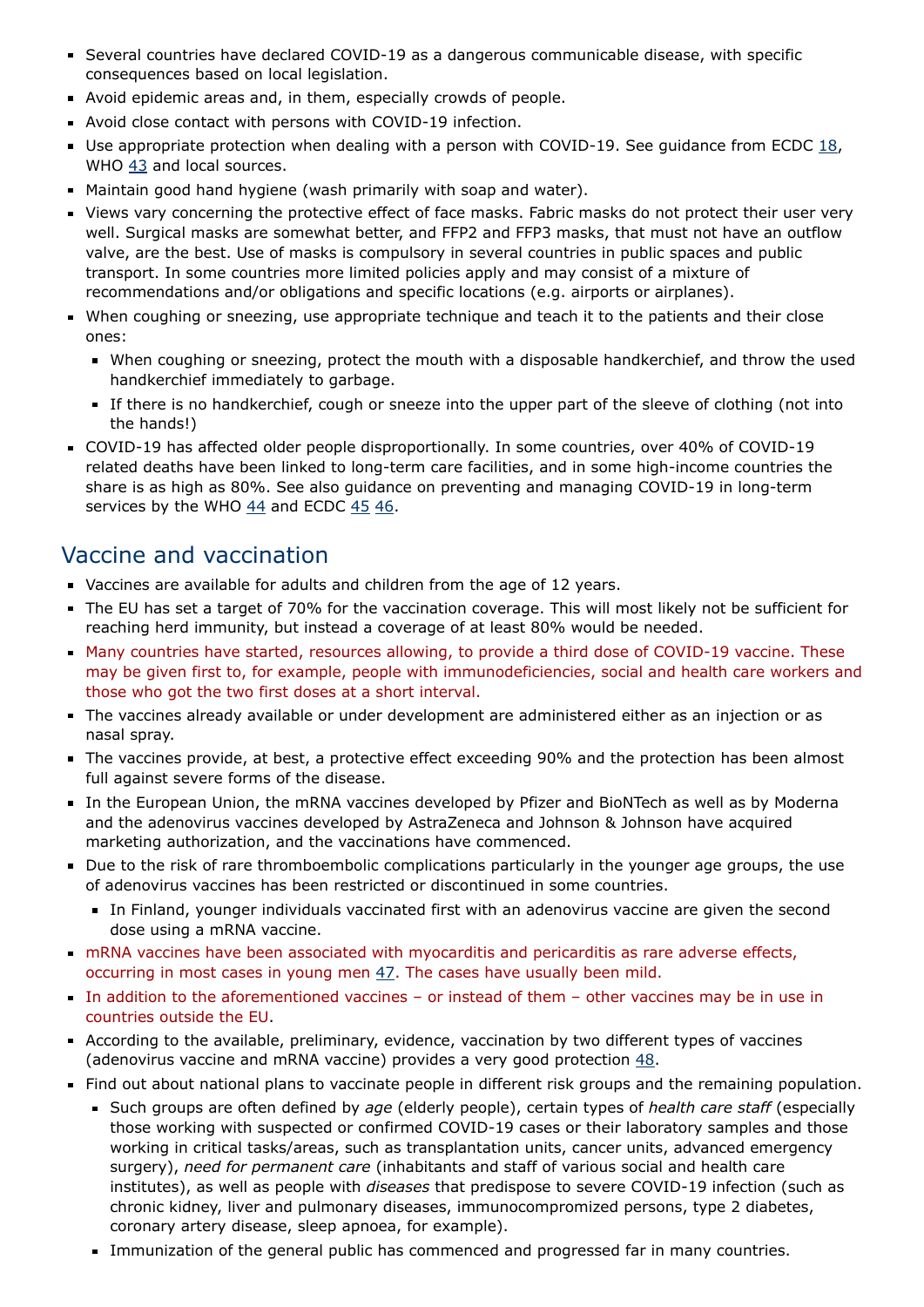See the COVID-19 vaccine tracker with continuously updated graphical information on the developmental stage of various vaccines and ongoing clinical vaccine trials [49](https://vac-lshtm.shinyapps.io/ncov_vaccine_landscape/).

#### Pfizer-BioNTech vaccine

- mRNA vaccine tozinameran BNT162b2, product name Comirnaty
- 2 doses at a 3-week interval (longer interval, e.g. 8-12 weeks, used in some countries)
- Storage temperature -70 °C
- Over 40 000 patients were randomized to get the vaccine or placebo in a trial  $^{[13]}$  $^{[13]}$  $^{[13]}$ . The number of Covid-19 cases with onset at least 7 days after the second dose in participants having received the vaccine was 8 whereas there were 162 cases among those who received placebo. The protective effect was 95% (95% credible interval, 90.3 to 97.6). The protective effect was similar in all subgroups, irrespective of the sex, ethnic background, BMI, or presence of coexisting conditions. After the first dose, 10 cases of severe infections were observed, one in the vaccine group and 9 in the placebo group. Mild adverse effects included pain at the injection site, fatigue and headache. Serious adverse events were infrequent and their incidence similar in the vaccine and placebo groups.

#### Moderna vaccine

- mRNA vaccine mRNA-1273, product name Spikevax
- 2 doses at a 4-week interval (longer interval, e.g. 8-12 weeks, used in some countries)
- Storage temperature -20 °C
- Evidence provided by the manufacturer  $50$  is based on one phase III trial, with about 30 000 participants aged 18–95 years. The efficacy after two doses was 94.1 % (95% CI 89.3%–96.8%). The protective effect was similar in all subgroups, irrespective of the sex, race, ethnicity or underlying medical conditions. Adverse effects included pain at the injection site and usually mild general symptoms. Frequency of serious adverse effects was similar (1%) in the vaccine and placebo groups.
- Use of Spikevax has been suspended in certain population groups in some countries due to myocarditis occurring as a rare adverse effect. Also Pfizer's vaccine is associated with an increased risk, but it is probably lower than that of Moderna's vaccine.

#### AstraZeneca vaccine

- Adenovirus vaccine AZD1222, product name Vaxzevria
- 2 doses at a 3-week interval (longer interval used in some countries)
- Can be kept in refridgerator temperature.
- Use of the vaccine has been suspended or limited in several EU countries, due to rare thromboembolic complications. Thromboses have been caused by a disturbance in the whole coagulation system, and the clinical picture has included e.g. a rare cerebral venous sinus thrombosis. The EMA has confirmed a link between the vaccine and unusual blood clots, but also confirms overall positive benefit-risk balance [51.](https://www.ema.europa.eu/en/news/astrazenecas-covid-19-vaccine-ema-finds-possible-link-very-rare-cases-unusual-blood-clots-low-blood) Information on this theme may change rapidly. Find out about additional national guidance on using the vaccine and on the treatment of the related blood coagulation disorder.
- According to an unpublished study [52,](https://osf.io/a9jdq/) the COVID-19 infection itself is associated with an almost 7-fold risk (43 per million) of cerebral venous thrombosis (CVT) compared with the risk associated to a vaccine. In this study, however, mRNA vaccine was used as a comparison (6.4 per million), not the AZ vaccine. The risk was, however, significantly higher than the risk associated with the AZ vaccine described in other sources (about 5–10 per million).
- An interim analysis of a trial group with 23 848 participants has been published, concerning 11 636 participants  $^{[14]}$  $^{[14]}$  $^{[14]}$ . After two standard doses, the vaccine efficacy was 62.1% (95% CI 41.0 %–75.7 %); 27 (0.6 %) cases in the vaccine group (n=4440) vs. 71 (1.6 %) cases in the placebo group (n=4455). The efficacy was 90% in participants who received first a low dose and then a standard dose (95% CI 67.4 %–97.0 %); three cases (0.2 %) in the vaccine group (n=1367) vs. 30 cases (2.2 %) in the placebo group (n=1374). The overall efficacy across both groups was 70.4 % (95% CI 54.8 %–80.6 %); 30 cases (0.5 %) in the vaccine group (n=5807) vs. 101 cases (1.7 %) in the placebo group (n=5829). 21 days after the first vaccine dose, 10 patients had been hospitalized for COVID-19, all of them in the placebo group. Two severe cases were observed, including one death. A total of 175 severe adverse events occurred in 168 participants, 84 in the vaccine group and 91 in the control group. Three events were classified as possibly related to a vaccine.
- Some final numbers concerning the protective effect have been given to publicity, indicating a 76% protective effect, and 85% in persons over 65 years of age.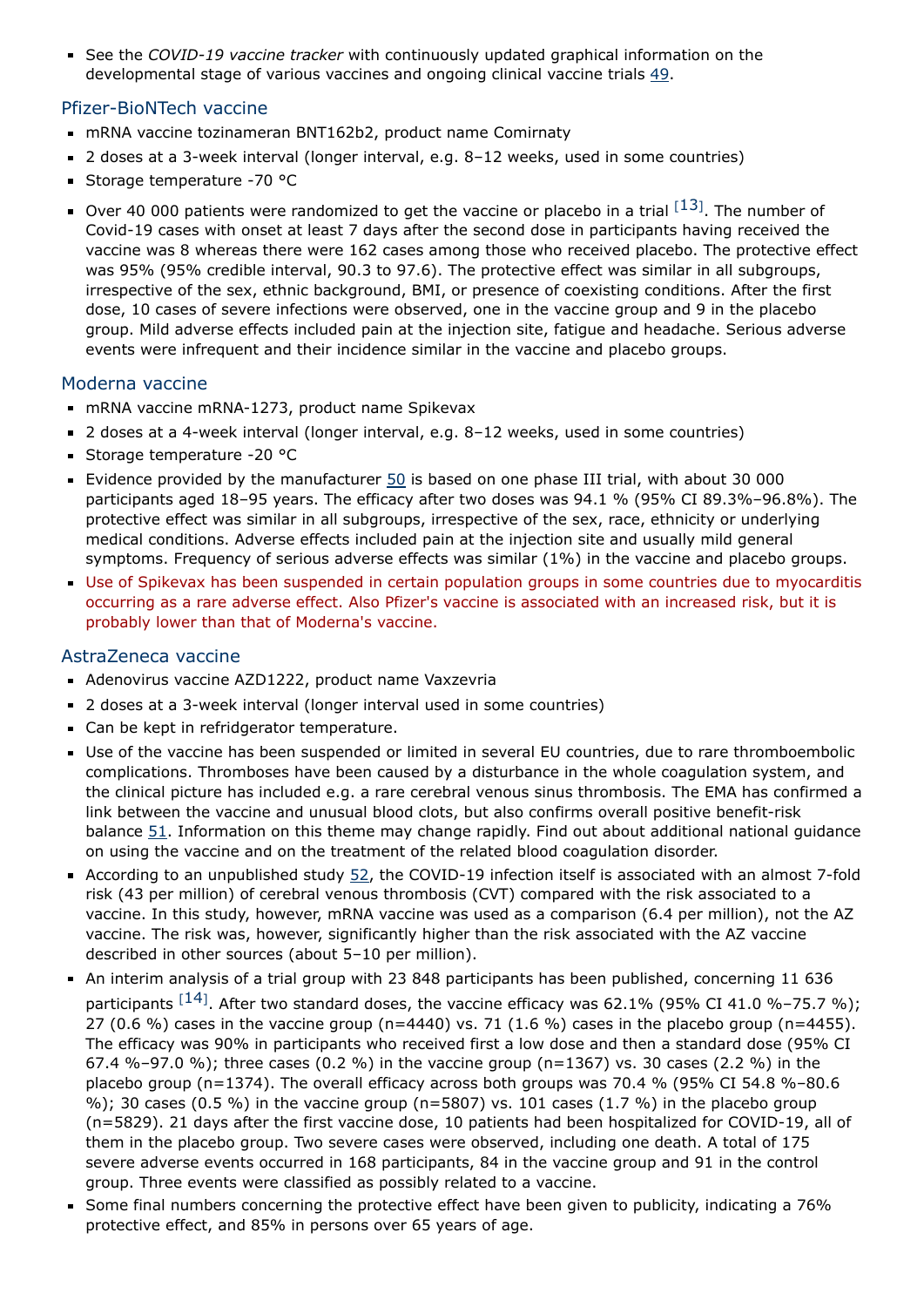#### Janssen (Johnson&Johnson) vaccine

- Adenovirus vaccine JNJ-78436735
- Administered as a single dose
- Can be kept in refridgerator temperature.
- In the USA, the use was temporarily suspended, due to suspected rare thromboembolic complications. The CDC has recently recommended the use of the vaccine with some caveats, saying that its benefits outweigh the risks  $53$ . Delivery of the vaccine to Europe has started only recently due to these concerns. The EMA has confirmed such a risk but, as in the case of the AZ vaccine, concludes that the benefits outweigh risks [54](https://www.ema.europa.eu/en/news/covid-19-vaccine-janssen-ema-finds-possible-link-very-rare-cases-unusual-blood-clots-low-blood). National decisions concerning the use of the vaccine may still be pending.
- Evidence provided by the manufacturer  $55$  is based on a single phase III trial with about 40 000 particiants aged 18–100 years. According to an interim analysis, the vaccine provided a 66.3% protective effect at ≥14 days after vaccination and 65.5 % effect at ≥28 days. The vaccine was very effective against severe infections leading to hospitalization;  $\geq$  14 days after vaccination there were 29 such cases in the placebo group and two in the vaccine group, and at ≥28 days after vaccination none in the vaccine group and 16 in the placebo group. Adverse effects consisted mainly of mild local reactions and general symptoms. All seven deaths occurred in the placebo group.

#### Sputnik V vaccine

- Adenovirus vaccine, in which different adenoviruses are used as carrier in the two doses.
- 2 doses at a 3-week interval
- Can be kept in refridgerator temperature.
- No marketing authorization within the EU, but some individual Eastern European countries have ordered the vaccine and it has been used at least in Hungary. Outside the EU, several countries have ordered the vaccine.
- Some countries do not recognize the vaccine as an immunization of travellers entering the country.
- According to the interim results of a phase III trial  $^{[15]}$  $^{[15]}$  $^{[15]}$ , 21 977 adults were randomized into a vaccine group (n=16 501) or placebo group (n=5476). A total of 19 866 participants received two vaccine or placebo doses. At 21 days after the first dose (at the time when the second dose was given) 16 (0.1 %) of the 14 964 participants in the vaccine group and 62 (1.3 %) of the 4902 participants in the placebo group had gotten a COVID-19 infection. Hence the efficacy was 91.6 % (95% CI 85.6 %–95.2 %). Of reported adverse effects, 94% were considered mild. A total of 45 (0.3%) serious advere effects occurred in the vaccine group and 23 (0.4 %) in the placebo group. Four deaths occurred, three in the vaccine group and one in the placebo group, none of which was considered being related to the vaccine.

#### **Immunity**

- Nearly all persons with severe COVID-19 infection develop antibodies against the virus.
- $\blacksquare$  The antibodies seem to prevail for at least several months after the infection  $26$ , and according to data from Finland for at least a year (preprint in  $27$ ). It is not known, however, how effective the antibodies are in preventing a new infection.
- Having had a COVID-19 infection seems to prevent a reinfection much better in yonger persons than in the elderly. In the context of the second wave of the epidemic, the protective effect was 80% in persons below 65 years of age, and only 47% in persons over 65 years [56](https://www.thelancet.com/journals/lancet/article/PIIS0140-6736(21)00575-4/fulltext).
- The duration of immune response produced through vaccination, or the differences between vaccine types, are not known.
- Furthermore, it is not known whether regular revaccination is required due to viral strain variation, as is the case with influenza vaccines.

### COVID-19 reinfection

- A person with an earlier positive PCR or antigen test, or with a medical certificate of an earlier COVID-19 infection, when less than 6 months have passed since the symptom onset of the first COVID-19 infection:
	- If the person is asymptomatic, testing is normally not performed.
	- If an asymptomatic person has been tested for some reason and the test result is positive, take into account that a positive PCR test result does not necessarily mean that infective virus is still found.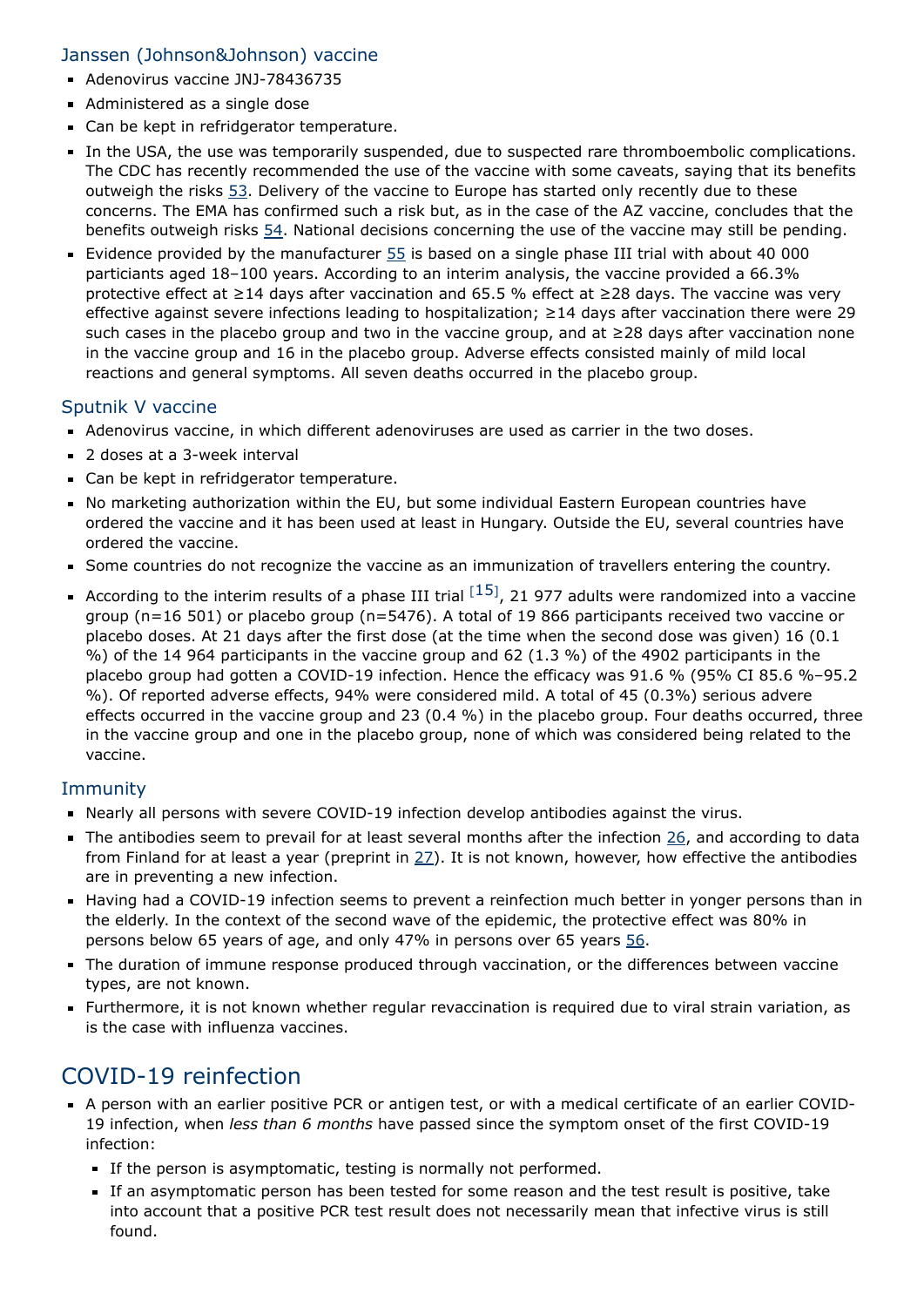- If the person is exposed to COVID-19 infection, no quarantine order is made and voluntary quarantine is not recommended.
- If the person gets symptoms that fit a COVID-19 infection and the clinical state requires diagnostic investigations, other aetiologies than COVID-19 are primarily looked for, such as influenza and other respiratory viruses.
- If another aetiology is not found, a specialist in infectious diseases is consulted concerning the verification of a possible reinfection and the existence of a prior high-risk close contact is investigated. Additionally, the need for taking a PCR test and identifying exposed persons is considered. The Ct value of the PCR test and its change can be used to assist in the interpretation.
- A person with an earlier positive PCR or antigen test result, or with a medical certificate of an earlier COVID-19 infection, when more than 6 months have passed since the symptom onset of the first COVID-19 infection:
	- If the person is asymptomatic, becomes exposed or gets symptoms fitting a COVID-19 infection, measures are taken based on a case-by-case assessment by the local authority responsible for control of infectious diseases.

## Long-standing symptoms ("long COVID")

- After a COVID-19 infection, some patients will develop long-lasting postinfectious symptoms, such as fatigue, headache, attention disorder, hair loss, dyspnoea, other respitatory symptoms, cardiac symptoms and joint pains.
- See separate article on Long-term symptoms of coronavirus infection (COVID-19) .
- Find out about the local organization of care for those with long-term symptoms following a COVID-19 infection.

### Death investigation and certificate

- In the case of death caused by COVID-19, consult local policies and instructions concerning medicolegal requirements and practices.
- For international guidelines for certification and classification (coding) of COVID-19 as cause of death, see [25.](https://www.who.int/classifications/icd/covid19/en/)

### References

- 1. ECDC on COVID-2019 [57](https://www.ecdc.europa.eu/en/novel-coronavirus-china)
- 2. CDC on COVID-2019 [58](https://www.cdc.gov/coronavirus/2019-ncov/index.html)
- 3. WHO on COVID-2019 [59](https://www.who.int/westernpacific/emergencies/novel-coronavirus)
- 4. EBSCO COVID-19 Resource Centre  $60$  and COVID-19 Updates and Information  $61$
- 5. NIH/NLM LitCovid curated literature hub on COVID-19 [62](https://www.ncbi.nlm.nih.gov/research/coronavirus/)
- 6. Zhang L, Liu Y. Potential interventions for novel coronavirus in China: A systematic review. J Med Virol 2020;(): [Epub ahead of print]. [PubMed](http://www.ncbi.nlm.nih.gov/pubmed/32052466) [63](https://onlinelibrary.wiley.com/doi/full/10.1002/jmv.25707)
- 7. Beigel JH, Tomashek KM, Dodd LE, et al. Remdesivir for the Treatment of Covid-19 Preliminary Report. N Engl J Med 2020;(): [PubMed](http://www.ncbi.nlm.nih.gov/pubmed/32445440)
- 8. Boulware DR, Pullen MF, Bangdiwala AS et al. A Randomized Trial of Hydroxychloroquine as Postexposure Prophylaxis for Covid-19. N Engl J Med 2020;383(6):517-525. [PubMed](http://www.ncbi.nlm.nih.gov/pubmed/32492293)
- <span id="page-10-1"></span>9. Kucirka L, Lauer S, Laeyendecker O. Variation in false-negative rate of reverse transcriptase polymerase chain reaction-based SARS-CoV-2 tests by time since exposure. Annals of Internal Medicine, 13 May 2020 [64](https://doi.org/10.7326/M20-1495)
- 10. O'Callaghan K, Blatz A, Offit P. Developing a SARS-CoV-2 Vaccine at Warp Speed. JAMA. Published online July 6, 2020. doi:10.1001/jama.2020.12190 [65](https://jamanetwork.com/journals/jama/fullarticle/2768155?guestAccessKey=45fbb871-b6cc-4599-b191-c57d248525dd&utm_source=silverchair&utm_medium=email&utm_campaign=article_alert-jama&utm_content=olf&utm_term=070620)
- 11. Folegatti P, Ewer K, Aley K, et al. Safety and immunogenicity of the ChAdOx1 nCoV-19 vaccine against SARS-CoV-2: a preliminary report of a phase 1/2, single-blind, randomised controlled trial. The Lancet 20.7.2020 [66](https://www.thelancet.com/journals/lancet/article/PIIS0140-6736(20)31604-4/fulltext)
- <span id="page-10-0"></span>12. Lu X, Zhang L, Du H ym. SARS-CoV-2 Infection in Children. N Engl J Med 2020;382(17):1663-1665. [PubMed](http://www.ncbi.nlm.nih.gov/pubmed/32187458)
- <span id="page-10-3"></span>13. Polack FP, Thomas SJ, Kitchin N ym. Safety and Efficacy of the BNT162b2 mRNA Covid-19 Vaccine. N Engl J Med 2020;383(27):2603-2615. [PubMed](http://www.ncbi.nlm.nih.gov/pubmed/33301246)
- <span id="page-10-4"></span>14. Voysey M, Clemens SAC, Madhi SA ym. Safety and efficacy of the ChAdOx1 nCoV-19 vaccine (AZD1222) against SARS-CoV-2: an interim analysis of four randomised controlled trials in Brazil, South Africa, and the UK. Lancet 2021;397(10269):99-111. [PubMed](http://www.ncbi.nlm.nih.gov/pubmed/33306989)
- <span id="page-10-5"></span>15. Logunov DY, Dolzhikova IV, Shcheblyakov DV ym. Safety and efficacy of an rAd26 and rAd5 vector-based heterologous prime-boost COVID-19 vaccine: an interim analysis of a randomised controlled phase 3 trial in Russia. Lancet 2021;397(10275):671-681. [PubMed](http://www.ncbi.nlm.nih.gov/pubmed/33545094)
- 16. Li Y, Tong CH, Bare LA ym. Assessment of the Association of Vitamin D Level With SARS-CoV-2 Seropositivity Among Working-Age Adults. JAMA Netw Open 2021;4(5):e2111634. [PubMed](http://www.ncbi.nlm.nih.gov/pubmed/34009346)
- 17. Lopez-Leon S, Wegman-Ostrosky T, Perelman C et al. More than 50 long-term effects of COVID-19: a systematic review and meta-analysis. Sci Rep 2021;11(1):16144. [PubMed](http://www.ncbi.nlm.nih.gov/pubmed/34373540)
- <span id="page-10-2"></span>18. Popp M, Stegemann M, Metzendorf MI ym. Ivermectin for preventing and treating COVID-19. Cochrane Database Syst Rev 2021;(7):CD015017. [PubMed](http://www.ncbi.nlm.nih.gov/pubmed/34318930)